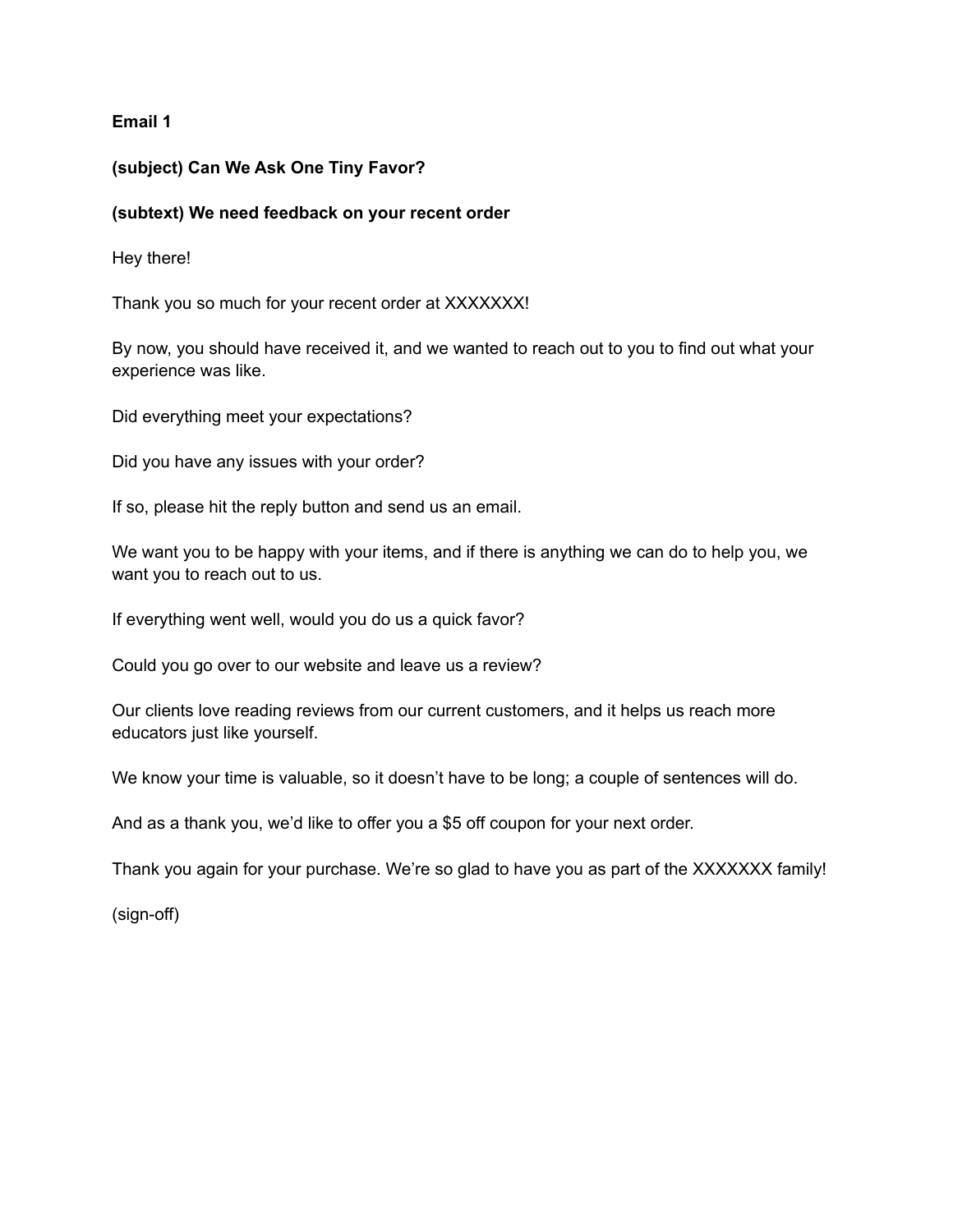**Email 2:**

# **(subject) A Nifty Life Hack You Have To Learn**

# **(subtext) And a coupon for trying it**

I bet you're like me.

I bet you sometimes open emails and think to yourself, "I should do that…"

But then you get busy.

Because, like me, you have a million things running through your mind and countless tasks dividing your attention.

And then you never get around to doing that thing you knew you wanted to do because you forget entirely.

Then it gets buried into the recesses of your mind only to resurface at 3 am when you're definitely NOT going to turn on your computer.

See, I told you we were alike.

I checked in to see how your experience went with your recent order in my last email.

And, I asked for one tiny favor.

But you forgot.

It's ok, no hard feelings.

Today might be a good time to share a life hack that I adopted recently. Maybe it will help with this and other areas of your life, who knows?

The hack is this:

If something will take you less than 2 minutes to do, do it now, don't put it off.

Isn't that easy?

Let's practice right now.

Head on over to XXXXXXXXX and find the product you ordered.